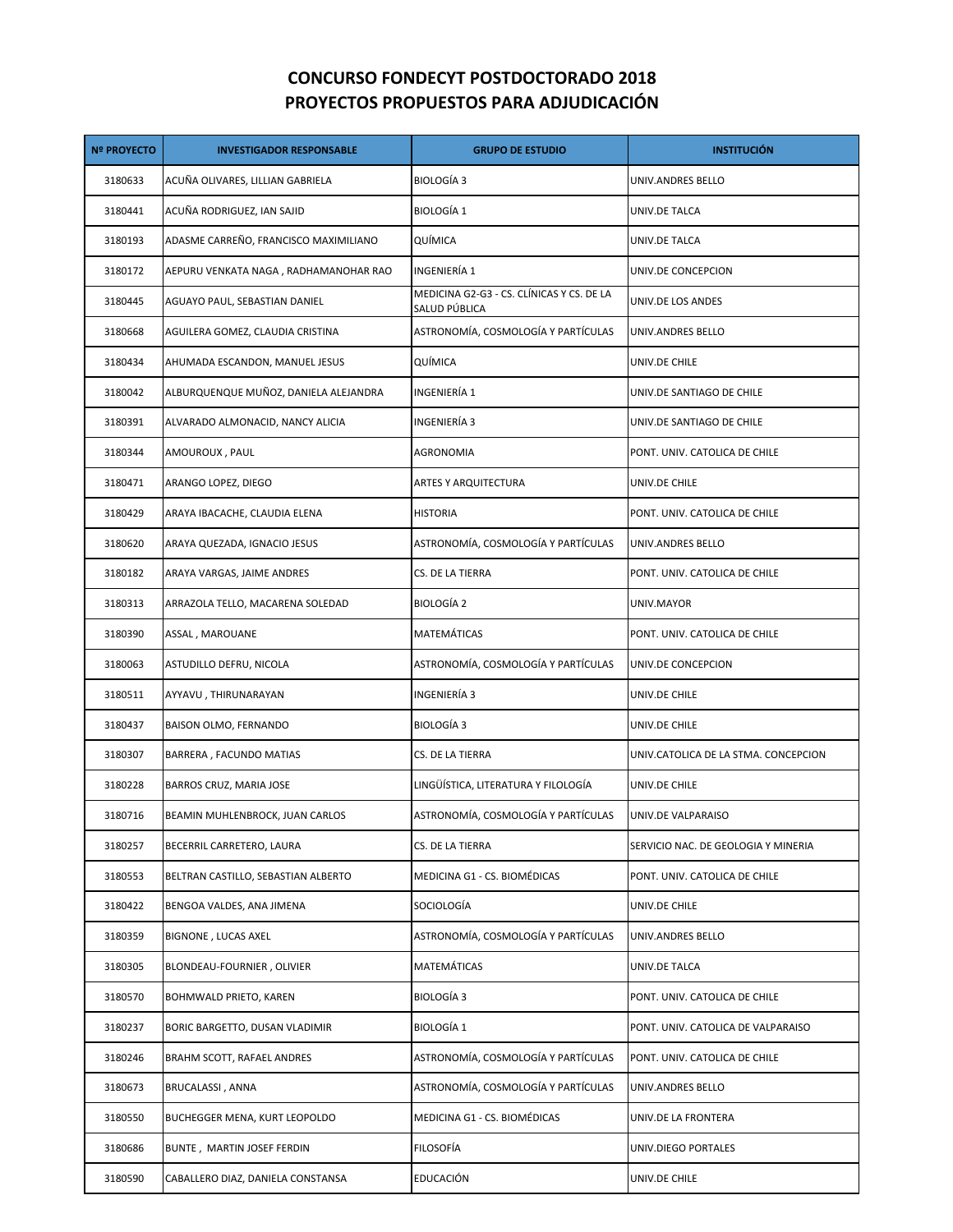| 3180195 | CABRAL MIRANDA, FELIPE                | <b>BIOLOGÍA 2</b>                                          | UNIV.DE CHILE                        |
|---------|---------------------------------------|------------------------------------------------------------|--------------------------------------|
| 3180594 | CALDERON IPINZA, MARCELO JAVIER       | ASTRONOMÍA, COSMOLOGÍA Y PARTÍCULAS                        | PONT. UNIV. CATOLICA DE VALPARAISO   |
| 3180539 | CALDERON RIOS, MARTHA STEFFANY        | <b>BIOLOGÍA 1</b>                                          | UNIV.DE MAGALLANES                   |
| 3180198 | CAMPOS BURGOS, MARCO ANTONIO          | <b>BIOLOGÍA 1</b>                                          | UNIV.DE LA FRONTERA                  |
| 3180556 | CANALES URRIOLA, JIMENA ANDREA        | BIOLOGÍA 3                                                 | UNIV.DE CHILE                        |
| 3180534 | CANCINO ANDRADE, MARGARITA NATALY     | SICOLOGÍA                                                  | UNIV.DE LA FRONTERA                  |
| 3180449 | CANTERO LOPEZ, PLINIO DE LOS SANTO    | QUÍMICA                                                    | UNIV.ANDRES BELLO                    |
| 3180454 | CARMONA PEREZ, THAIS                  | QUÍMICA                                                    | UNIV.DE SANTIAGO DE CHILE            |
| 3180675 | CARUFFO MADRID, MARIO STEFANO         | BIOLOGÍA 2                                                 | UNIV.ANDRES BELLO                    |
| 3180700 | CASTILLO ANDAHUR, FRANCISCO JAVIER    | ASTRONOMÍA, COSMOLOGÍA Y PARTÍCULAS                        | PONT. UNIV. CATOLICA DE CHILE        |
| 3180452 | CASTILLO RIVAS, CHRISTIAN RAUL        | MEDICINA G1 - CS. BIOMÉDICAS                               | UNIV.DE CHILE                        |
| 3180703 | CASTRO ARCOS, JAVIER ALEJANDRO        | <b>HISTORIA</b>                                            | UNIV.DE SANTIAGO DE CHILE            |
| 3180064 | CASTRO GODOY, JIMENA ANDREA           | LINGÜÍSTICA, LITERATURA Y FILOLOGÍA                        | UNIV.ALBERTO HURTADO                 |
| 3180569 | CHACON FUENTES, MANUEL ALEJANDRO      | AGRONOMIA                                                  | UNIV.DE LA FRONTERA                  |
| 3180250 | CHARBE , NITIN BHARAT                 | QUÍMICA                                                    | PONT. UNIV. CATOLICA DE CHILE        |
| 3180185 | CHOQUE QUISPE, DAVID                  | ASTRONOMÍA, COSMOLOGÍA Y PARTÍCULAS                        | UNIV.ADOLFO IBANEZ                   |
| 3180375 | COLIN MUÑOZ, NICOLE FRANÇOISE         | <b>BIOLOGÍA 1</b>                                          | UNIV.CATOLICA DE LA STMA. CONCEPCION |
| 3180643 | COLOMBO, JOSE IGNACIO                 | INGENIERÍA 1                                               | UNIV.DE CHILE                        |
| 3180442 | CONTRERAS DUARTE, SUSANA DE LAS MERCE | MEDICINA G2-G3 - CS. CLÍNICAS Y CS. DE LA<br>SALUD PÚBLICA | PONT. UNIV. CATOLICA DE CHILE        |
| 3180722 | CONTRERAS VILLALOBOS, JOYCE ANDREA    | LINGÜÍSTICA, LITERATURA Y FILOLOGÍA                        | UNIV.DE CHILE                        |
| 3180500 | CORDOVA VARGAS, PAMELA CECILIA        | AGRONOMIA                                                  | UNIV.DE CHILE                        |
| 3180136 | CORREA PUERTA, JONATHAN               | FÍSICA TEÓRICA Y EXPERIMENTAL                              | UNIV.DE CHILE                        |
| 3180560 | CORTES SOBARZO, MARCOS ANDRES         | SALUD Y PRODUCCIÓN ANIMAL                                  | UNIV.DE SANTIAGO DE CHILE            |
| 3180682 | CRESPO, SEBASTIAN ANDRES              | GEOGRAFIA Y URBANISMO                                      | PONT. UNIV. CATOLICA DE VALPARAISO   |
| 3180614 | DAGNINO LEONE, JORGE ALEJANDRO        | INGENIERÍA 3                                               | UNIV.DE CONCEPCION                   |
| 3180537 | DARDEL CORONADO, MAGDALENA ANDREA     | <b>ARTES Y ARQUITECTURA</b>                                | UNIV.DE LOS ANDES                    |
| 3180432 | DE CAMARGO COSTA, ADRIANO             | AGRONOMIA                                                  | PONT. UNIV. CATOLICA DE CHILE        |
| 3180158 | DE LA TORRE PEDRAZA, AZAHARA          | MATEMÁTICAS                                                | PONT. UNIV. CATOLICA DE CHILE        |
| 3180181 | DE TOLEDO FORNAZARI, ANA LUIZA        | QUÍMICA                                                    | PONT. UNIV. CATOLICA DE CHILE        |
| 3180376 | DELVECCHIO, IVAN                      | ASTRONOMÍA, COSMOLOGÍA Y PARTÍCULAS                        | PONT. UNIV. CATOLICA DE CHILE        |
| 3180337 | DETREE, CAMILLE LOU                   | BIOLOGÍA 1                                                 | UNIV.DE CONCEPCION                   |
| 3180283 | DETTLEFF FAUNDES, PHILLIP JAMES       | SALUD Y PRODUCCIÓN ANIMAL                                  | UNIV.ANDRES BELLO                    |
| 3180089 | DHANABALAN, SHANMUGA SUNDAR           | INGENIERÍA 1                                               | UNIV.DE CHILE                        |
| 3180386 | DIAS, VICTOR MARTIN                   | INGENIERÍA 2                                               | UNIV.DE CHILE                        |
| 3180384 | DIAZ ARAVENA, PAOLA ALEJANDRA         | SOCIOLOGÍA                                                 | UNIV.DIEGO PORTALES                  |
| 3180714 | ERRAZURIZ CRUZ, VERONICA REBECA       | LINGÜÍSTICA, LITERATURA Y FILOLOGÍA                        | PONT. UNIV. CATOLICA DE VALPARAISO   |
| 3180532 | ESPINOZA MALDONADO, JAVIER ANDRES     | SALUD Y PRODUCCIÓN ANIMAL                                  | UNIV.DE LA FRONTERA                  |
| 3180323 | ESTELA ZAMORA, MARIA CONSTANZA        | INGENIERÍA 2                                               | UNIV.DE SANTIAGO DE CHILE            |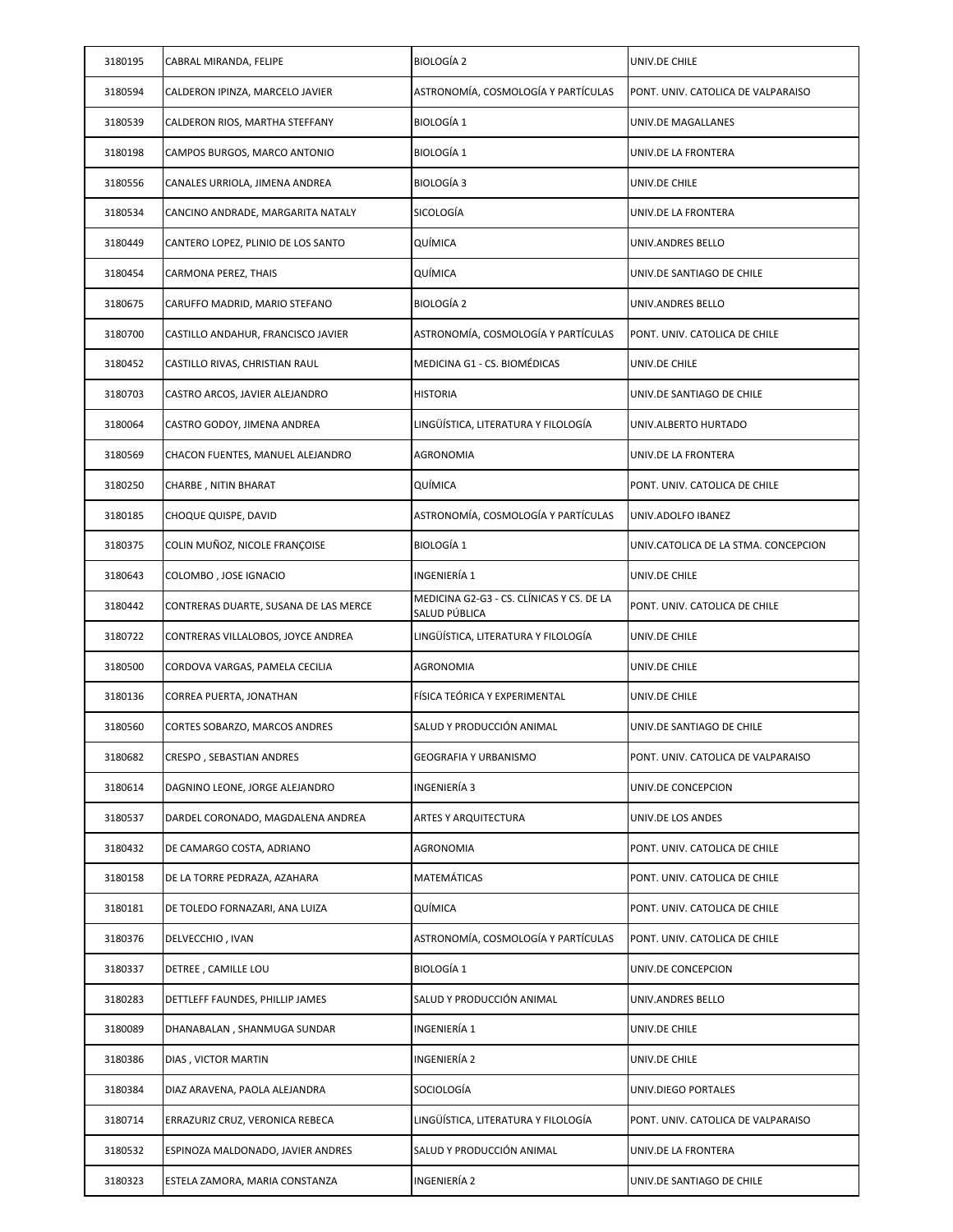| 3180189 | FALCON URRUTIA, PAULINA                 | MEDICINA G1 - CS. BIOMÉDICAS        | FUND. CIENCIA PARA LA VIDA                         |
|---------|-----------------------------------------|-------------------------------------|----------------------------------------------------|
| 3180088 | FATSINI FERNANDEZ, ELVIRA               | SALUD Y PRODUCCIÓN ANIMAL           | UNIV.DE CONCEPCION                                 |
| 3180187 | FERNANDEZ CASTRO, VICTOR                | <b>FILOSOFÍA</b>                    | UNIV.ALBERTO HURTADO                               |
| 3180139 | FERNANDEZ HERNANDEZ, DIEGO IGNACIO      | <b>FILOSOFÍA</b>                    | UNIV.DIEGO PORTALES                                |
| 3180210 | FERNANDEZ TRINCADO, JOSE GREGORIO       | ASTRONOMÍA, COSMOLOGÍA Y PARTÍCULAS | UNIV.DE CONCEPCION                                 |
| 3180352 | FERNANDEZ URRUZOLA, IGOR                | CS. DE LA TIERRA                    | CORPORACION INSTITUTO MILENIO DE<br><b>OCEANOG</b> |
| 3180464 | FERRARIO, ELISA                         | INGENIERÍA 2                        | PONT. UNIV. CATOLICA DE CHILE                      |
| 3180112 | FIERRO TAPIA, CRISTIAN ANDRES           | <b>BIOLOGÍA 1</b>                   | UNIV.DE SANTIAGO DE CHILE                          |
| 3180765 | FIGUEROA VILLALOBOS, ELIAS GUSTAVO      | SALUD Y PRODUCCIÓN ANIMAL           | UNIV.DE CHILE                                      |
| 3180279 | FINCHEIRA ROBLES, PAOLA ALEJANDRA       | INGENIERÍA 3                        | UNIV.DE LA FRONTERA                                |
| 3180496 | FLAVEN-POUCHON, JUSTIN                  | <b>BIOLOGÍA 2</b>                   | UNIV.DE VALPARAISO                                 |
| 3180585 | FLORES BAVESTRELLO, ALEJANDRA DEL PILAR | <b>BIOLOGÍA 1</b>                   | UNIV.DE CONCEPCION                                 |
| 3180117 | FOSSA ARCILA, PABLO SEBASTIAN           | SICOLOGÍA                           | UNIV.DEL DESARROLLO                                |
| 3180106 | FRANKEN OSORIO, MARIA ANGELICA          | LINGÜÍSTICA, LITERATURA Y FILOLOGÍA | PONT. UNIV. CATOLICA DE CHILE                      |
| 3180368 | FRUGONE ALVAREZ, MATIAS                 | CS. DE LA TIERRA                    | PONT. UNIV. CATOLICA DE CHILE                      |
| 3180653 | GARAY WALLS, FRANCISCA MONTSERRAT       | ASTRONOMÍA, COSMOLOGÍA Y PARTÍCULAS | PONT. UNIV. CATOLICA DE CHILE                      |
| 3180086 | GARCIA LOPEZ, RUBEN                     | <b>ARTES Y ARQUITECTURA</b>         | UNIV.DE VALPARAISO                                 |
| 3180197 | GAZMURI STEIN, MARIA SUSANA             | <b>HISTORIA</b>                     | PONT. UNIV. CATOLICA DE CHILE                      |
| 3180702 | GERAKIS , YANNIS                        | <b>BIOLOGÍA 2</b>                   | UNIV.DE CHILE                                      |
|         |                                         |                                     |                                                    |
| 3180122 | GHOSH, BARUN                            | INGENIERÍA 1                        | UNIV.DE CHILE                                      |
| 3180458 | GONZALEZ GUARDA, CLAUDIO JAVIER         | CS. JURÍDICAS                       | UNIV.DE PLAYA ANCHA CS. EDUCACION                  |
| 3180654 | GONZALEZ MORAGA, MARIBEL DEL CARMEN     | EDUCACIÓN                           | PONT. UNIV. CATOLICA DE CHILE                      |
| 3180613 | GUDDE, RENSKE MARLEEN                   | <b>BIOLOGÍA 1</b>                   | UNIV.AUSTRAL DE CHILE                              |
| 3180255 | GUERRA AGUILAR, ENRIQUE ALFONSO         | MATEMÁTICAS                         | PONT. UNIV. CATOLICA DE CHILE                      |
| 3180433 | GUERRERO VEGA, ALICIA ISABEL            | <b>BIOLOGÍA 1</b>                   | UNIV.DE VALPARAISO                                 |
| 3180528 | GUTZWILLER, FLORENCE ANNE LAURE         | <b>BIOLOGÍA 1</b>                   | UNIV.ANDRES BELLO                                  |
| 3180363 | GUZMAN MELENDEZ, PATRICIO RICARDO       | MATEMÁTICAS                         | UNIV.DE CHILE                                      |
| 3180056 | HALART, SOPHIE CECILE                   | ARTES Y ARQUITECTURA                | UNIV.ALBERTO HURTADO                               |
| 3180427 | HAZARI , YOUNIS MOHAMMAD                | MEDICINA G1 - CS. BIOMÉDICAS        | UNIV.DE CHILE                                      |
| 3180561 | HECHT, GEOFFREY                         | INGENIERÍA 2                        | UNIV.DE CHILE                                      |
| 3180724 | HENRIQUEZ CASTILLO, CARLOS ANDRES       | CS. DE LA TIERRA                    | UNIV.DE CONCEPCION                                 |
| 3180269 | HENRIQUEZ VALENCIA, CARLOS SEBASTIAN    | BIOLOGÍA 3                          | UNIV.AUSTRAL DE CHILE                              |
| 3180153 | HERMANN AVIGLIANO, CARLA ANDREA         | FÍSICA TEÓRICA Y EXPERIMENTAL       | UNIV.DE CHILE                                      |
| 3180111 | HERNANDEZ MUÑOZ, FELIPE ANDRES          | SALUD Y PRODUCCIÓN ANIMAL           | UNIV.AUSTRAL DE CHILE                              |
| 3180662 | HOCHART, ANTOINE                        | MATEMÁTICAS                         | UNIV.ADOLFO IBANEZ                                 |
| 3180152 | HOFER, JUAN                             | CS. DE LA TIERRA                    | UNIV.AUSTRAL DE CHILE                              |
| 3180061 | HONORES SOTELO, JESSICA SCARLET         | QUÍMICA                             | PONT. UNIV. CATOLICA DE CHILE                      |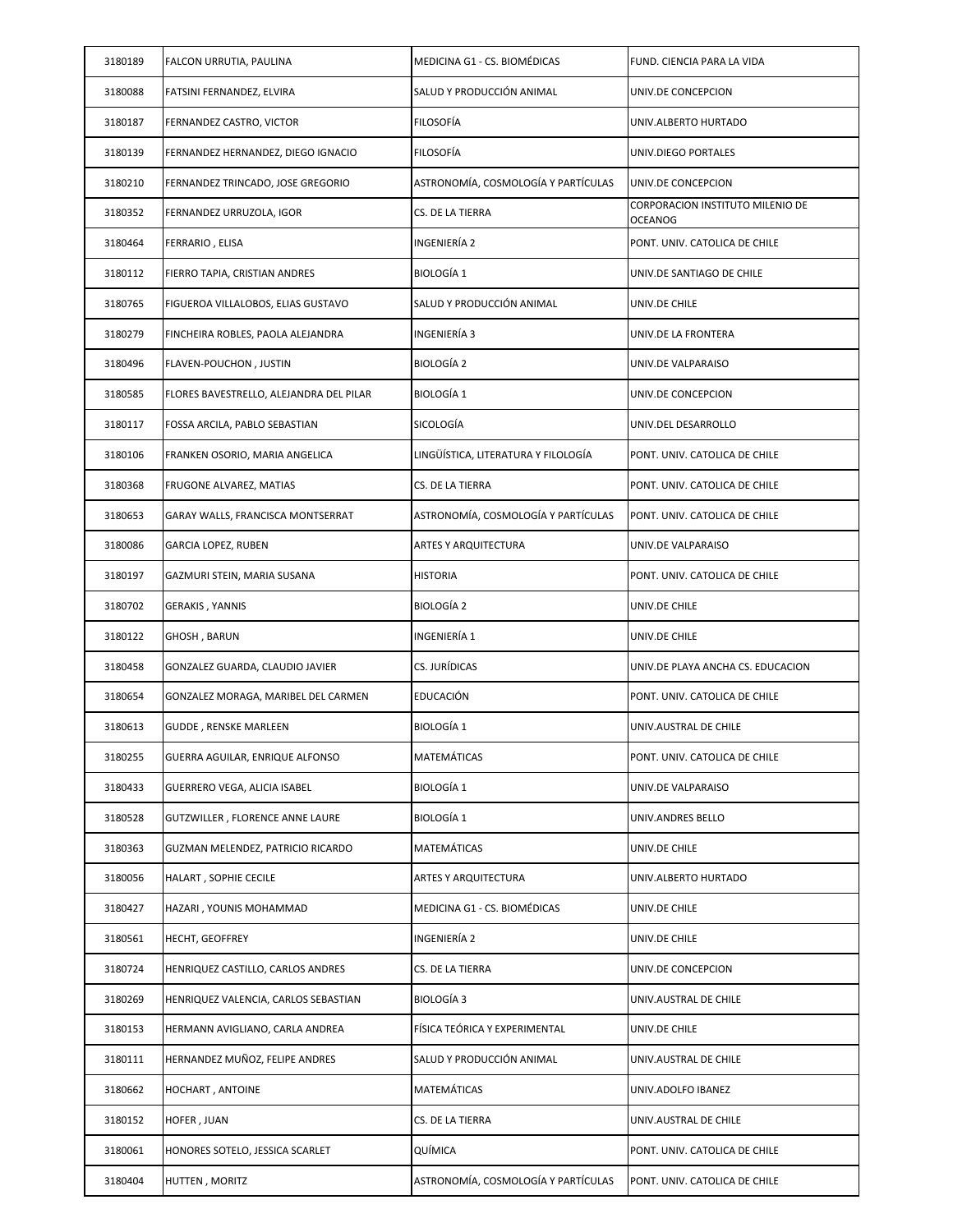| 3180287 | INOSTROZA PONCE, XOCHITL GUADALUPE   | ANTROPOLOGÍA Y ARQUEOLOGÍA          | UNIV.DE CHILE                      |
|---------|--------------------------------------|-------------------------------------|------------------------------------|
| 3180383 | IRAZOLA , LETICIA                    | INGENIERÍA 2                        | PONT. UNIV. CATOLICA DE CHILE      |
| 3180459 | ISAAC , PAULA                        | INGENIERÍA 3                        | UNIV.DE PLAYA ANCHA CS. EDUCACION  |
| 3180327 | JARA QUINTEROS, DANILO HERMO         | QUÍMICA                             | UNIV.ANDRES BELLO                  |
| 3180557 | JOHNSTON , EVELYN JOANNE             | ASTRONOMÍA, COSMOLOGÍA Y PARTÍCULAS | PONT. UNIV. CATOLICA DE CHILE      |
| 3180312 | KANDULA , KOTESHWARA REDDY           | INGENIERÍA 1                        | UNIV.DE TALCA                      |
| 3180576 | KARIPOTH, PRAKASH                    | FÍSICA TEÓRICA Y EXPERIMENTAL       | UNIV.DE CONCEPCION                 |
| 3180134 | КНОТ , МАНЕSH                        | INGENIERÍA 3                        | UNIV.DE CONCEPCION                 |
| 3180085 | KRELINA, MICHAL                      | ASTRONOMÍA, COSMOLOGÍA Y PARTÍCULAS | UNIV.TECNICA FEDERICO SANTA MARIA  |
| 3180232 | KRISHNAMOORTHY , SHANMUGARAJ         | QUÍMICA                             | UNIV.DE CONCEPCION                 |
| 3180138 | KUHN WEBER, NATHALIE ALEXANDRA       | AGRONOMIA                           | UNIV.DE CHILE                      |
| 3180684 | LABARCA PINTO, MARIANA SOFIA         | <b>HISTORIA</b>                     | UNIV.ADOLFO IBANEZ                 |
| 3180013 | LAGOS OROSTICA, MARCELO EDUARDO      | <b>BIOLOGÍA 1</b>                   | UNIV.DE CONCEPCION                 |
| 3180374 | LAVERGNE , CELINE DOMINIQUE          | <b>BIOLOGÍA 1</b>                   | PONT. UNIV. CATOLICA DE VALPARAISO |
| 3180180 | LEE LIU, DASFNE NICOLE               | BIOLOGÍA 3                          | UNIV.DE CHILE                      |
| 3180743 | LEIVA ESPINOZA, RODRIGO ANDRES       | ASTRONOMÍA, COSMOLOGÍA Y PARTÍCULAS | UNIV.DE CHILE                      |
| 3180547 | LETELIER VILLALON, JUVENAL ANTONIO   | CS. DE LA TIERRA                    | UNIV.DE CHILE                      |
| 3180750 | LEWANDOWSKA , NATALIA EWELINA        | ASTRONOMÍA, COSMOLOGÍA Y PARTÍCULAS | PONT. UNIV. CATOLICA DE CHILE      |
| 3180610 | LORCA CONTRERAS, ROMINA ANDREA       | QUÍMICA                             | UNIV.DE SANTIAGO DE CHILE          |
| 3180041 | LORENTE SANCHEZ, ALEJANDRO JOSE      | QUÍMICA                             | UNIV.DE CHILE                      |
| 3180579 | LOZADA PRADO, ALI                    | CS. JURÍDICAS                       | UNIV.AUSTRAL DE CHILE              |
| 3180140 | MALDIFASSI GATICA, MARIA CONSTANZA   | <b>BIOLOGÍA 2</b>                   | UNIV.DE VALPARAISO                 |
| 3180488 | MALDONADO HERNANDEZ, TAMARA ARANSASU | QUÍMICA                             | UNIV.DE SANTIAGO DE CHILE          |
| 3180655 | MALEKITEHRANI, MOHAMMADALI           | INGENIERÍA 1                        | UNIV.DE CHILE                      |
| 3180280 | MANSILLA ANDRADE, CLAUDIA ANDREA     | CS. DE LA TIERRA                    | UNIV.DE MAGALLANES                 |
| 3180333 | MARDONES CHARLONE, PABLO             | ANTROPOLOGÍA Y ARQUEOLOGÍA          | UNIV.ARTURO PRAT                   |
| 3180174 | MARRERO ALBERTO, ANTONIO             | ARTES Y ARQUITECTURA                | UNIV.ADOLFO IBANEZ                 |
| 3180592 | MARTIN CONTRERAS, MIGUEL ANGEL       | ASTRONOMÍA, COSMOLOGÍA Y PARTÍCULAS | UNIV.DE VALPARAISO                 |
| 3180118 | MARTINEZ HARMS, MARIA JOSE           | GEOGRAFIA Y URBANISMO               | PONT. UNIV. CATOLICA DE CHILE      |
| 3180073 | MARTINEZ MARTINEZ, JAVIER            | QUÍMICA                             | PONT. UNIV. CATOLICA DE CHILE      |
| 3180494 | MATAMALA RIQUELME, CAROLINA TERESA   | SOCIOLOGÍA                          | UNIV.DE LA FRONTERA                |
| 3180199 | MAXWELL VILLACORTA, LINDLEY ANDRES   | INGENIERÍA 1                        | UNIV.DE ANTOFAGASTA                |
| 3180315 | MEDINA SANCHEZ, PABLO ALEXANDER      | FÍSICA TEÓRICA Y EXPERIMENTAL       | UNIV.DE CHILE                      |
| 3180289 | MEDINA VILLAR, SILVIA                | <b>BIOLOGÍA 1</b>                   | UNIV.DE LA SERENA                  |
| 3180630 | MEJIA RESTREPO, JULIAN ESTEBAN       | ASTRONOMÍA, COSMOLOGÍA Y PARTÍCULAS | UNIV.DIEGO PORTALES                |
| 3180202 | MELIN COLOMA, VICTORIA ALEJANDRA     | QUÍMICA                             | UNIV.DE CONCEPCION                 |
| 3180408 | MELLADO GARCIA, MARCO ANDRES         | QUÍMICA                             | PONT. UNIV. CATOLICA DE VALPARAISO |
| 3180146 | MENDOZA MUÑOZ, MARIA FERNANDA        | QUÍMICA                             | UNIV.ANDRES BELLO                  |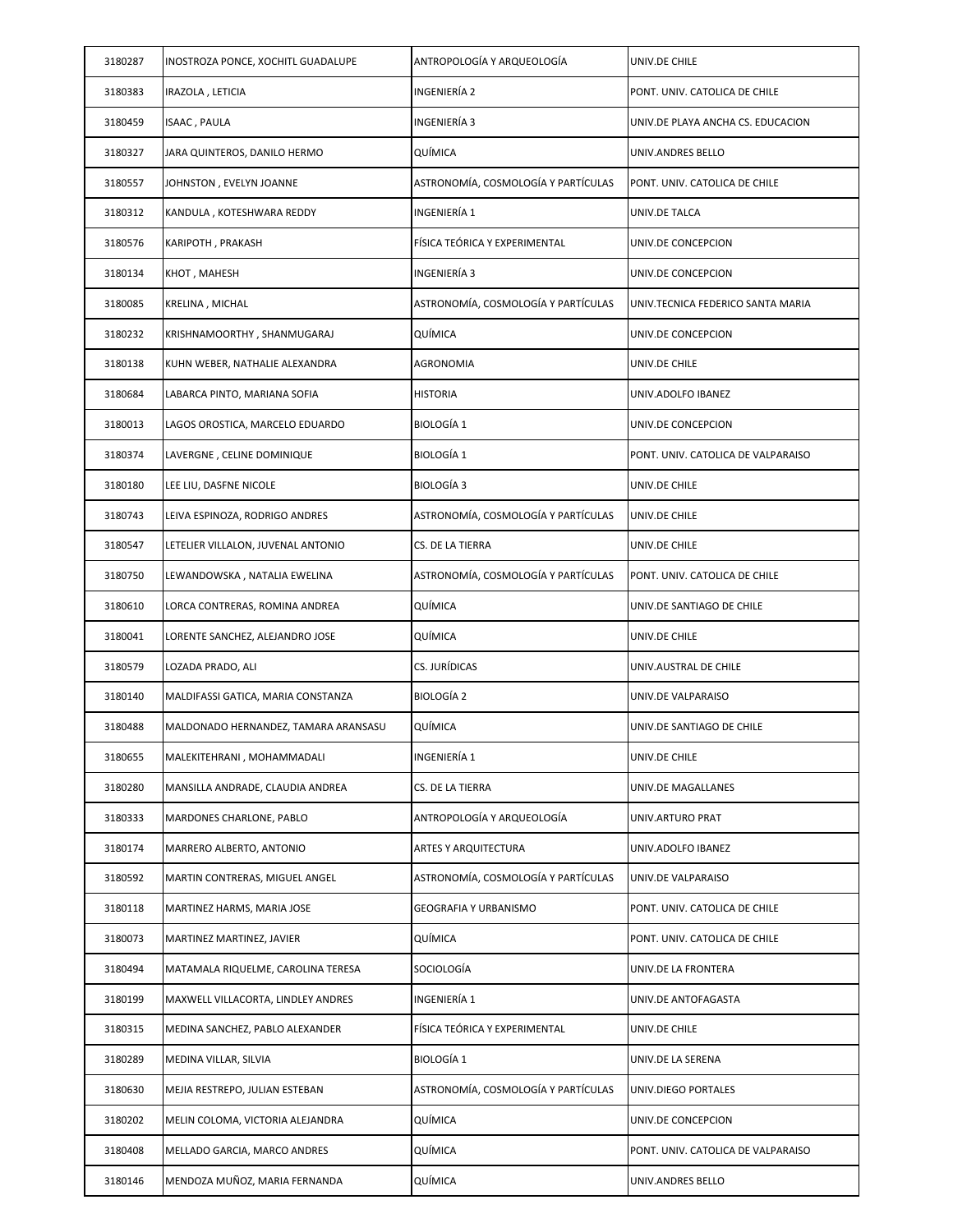| 3180774 | MERA LEMP, MARIA JOSE               | SICOLOGÍA                                                  | UNIV.DE SANTIAGO DE CHILE            |
|---------|-------------------------------------|------------------------------------------------------------|--------------------------------------|
| 3180143 | MERLET VENTURELLI, GASTON IGNACIO   | INGENIERÍA 3                                               | UNIV.DE SANTIAGO DE CHILE            |
| 3180407 | MERTEL, KURT CIHAN MURAT            | FILOSOFÍA                                                  | UNIV.DIEGO PORTALES                  |
| 3180019 | MICHELOW BRIONES, DANIEL IGNACIO    | FILOSOFÍA                                                  | PONT. UNIV. CATOLICA DE CHILE        |
| 3180697 | MILLAO MILLAPI, SONIA VANESSA       | INGENIERÍA 3                                               | UNIV.DE LA FRONTERA                  |
| 3180779 | MONCADA NAHUELQUIN, FERNANDO FABIAN | LINGÜÍSTICA, LITERATURA Y FILOLOGÍA                        | PONT. UNIV. CATOLICA DE VALPARAISO   |
| 3180637 | MONTEALEGRE BARBA, PEDRO TOMAS      | MATEMÁTICAS                                                | UNIV.ADOLFO IBANEZ                   |
| 3180403 | MONTERO PEÑA, MARIA VALENTINA       | ARTES Y ARQUITECTURA                                       | UNIV.DE VALPARAISO                   |
| 3180204 | MONTERRUBIO SOLIS, CONSTANZA        | AGRONOMIA                                                  | PONT. UNIV. CATOLICA DE CHILE        |
| 3180100 | MONTOYA ZAMBRANO, CRISTHIAN DAVID   | MATEMÁTICAS                                                | UNIV.TECNICA FEDERICO SANTA MARIA    |
| 3180567 | MORALES ARANCIBIA, PAULINA CONSUELO | INGENIERÍA 3                                               | UNIV.DE LOS ANDES                    |
| 3180332 | MORALES BALVOA, RUDDY ANDRES        | QUÍMICA                                                    | UNIV.DE CONCEPCION                   |
| 3180753 | MORALES PULGAR, MIGUEL ENRIQUE      | LINGÜÍSTICA, LITERATURA Y FILOLOGÍA                        | PONT. UNIV. CATOLICA DE CHILE        |
| 3180324 | MORALES RETAMALES, PAMELA MAKARENA  | MEDICINA G2-G3 - CS. CLÍNICAS Y CS. DE LA<br>SALUD PÚBLICA | UNIV.DE CHILE                        |
| 3180563 | MORENO DA COSTA, DAVID RICARDO RAFA | QUÍMICA                                                    | PONT. UNIV. CATOLICA DE CHILE        |
| 3180130 | MORENO PEREZ, ENRIQUE MANUEL        | INGENIERÍA 2                                               | UNIV.DE CHILE                        |
| 3180033 | MORGADO FERREIRA, PATRICIA          | BIOLOGÍA 2                                                 | PONT. UNIV. CATOLICA DE CHILE        |
| 3180261 | MOUAWAD, AMER                       | INGENIERÍA 2                                               | UNIV.DE CHILE                        |
| 3180055 | MUNIYANDI, MUNEESWARAN              | INGENIERÍA 1                                               | UNIV.DE CHILE                        |
| 3180509 | MUÑOZ BECERRA, KARINA MASSIEL       | QUÍMICA                                                    | PONT. UNIV. CATOLICA DE CHILE        |
| 3180321 | MUÑOZ GUTIERREZ, CAMILA DANIELA     | QUÍMICA                                                    | UNIV.DE TALCA                        |
| 3180331 | MUÑOZ RAMIREZ, CARLOS PATRICIO      | <b>BIOLOGÍA 1</b>                                          | UNIV.CATOLICA DE LA STMA. CONCEPCION |
| 3180128 | MUTHUCHAMY, MARUTHUPANDY            | INGENIERÍA 3                                               | UNIV.DE CHILE                        |
| 3180621 | NIECHI GAETE, IGNACIO ALFREDO       | BIOLOGÍA 2                                                 | UNIV.AUSTRAL DE CHILE                |
| 3180531 | NORA, ABDELLAOUI                    | FÍSICA TEÓRICA Y EXPERIMENTAL                              | UNIV.ADOLFO IBANEZ                   |
| 3180472 | OERDER, VERA                        | CS. DE LA TIERRA                                           | PONT. UNIV. CATOLICA DE VALPARAISO   |
| 3180160 | OLIVA HENRIQUEZ, SEBASTIAN JESUS    | INGENIERÍA 2                                               | UNIV.DE CHILE                        |
| 3180062 | OLIVA OLIVA, MARIA ELENA            | LINGÜÍSTICA, LITERATURA Y FILOLOGÍA                        | UNIV.DE CHILE                        |
| 3180777 | OLIVERO QUINTEROS, HECTOR CRISTIAN  | MATEMÁTICAS                                                | PONT. UNIV. CATOLICA DE CHILE        |
| 3180340 | ORELLANA TAVRA, CLAUDIA ANDREA      | BIOLOGÍA 2                                                 | UNIV.MAYOR                           |
| 3180656 | OROSTICA AREVALO, MARIA LORENA      | MEDICINA G1 - CS. BIOMÉDICAS                               | UNIV.DE CHILE                        |
| 3180179 | O'SHIEL, DANIEL                     | FILOSOFÍA                                                  | UNIV.DIEGO PORTALES                  |
| 3180640 | OTAROLA CORNEJO, FABIOLA ANDREA     | LINGÜÍSTICA, LITERATURA Y FILOLOGÍA                        | PONT. UNIV. CATOLICA DE VALPARAISO   |
| 3180651 | OYARZUN MEDINA, MARIA PAZ           | QUÍMICA                                                    | UNIV.DE CHILE                        |
| 3180208 | PALACIOS DEL VALLE, JOSE MIGUEL     | ARTES Y ARQUITECTURA                                       | UNIV.ALBERTO HURTADO                 |
| 3180272 | PALACIOS PRADO, NICOLAS             | BIOLOGÍA 2                                                 | PONT. UNIV. CATOLICA DE CHILE        |
| 3180184 | PALAFOX MENEGAZZI, ALEJANDRA        | <b>HISTORIA</b>                                            | UNIV.AUTONOMA DE CHILE               |
| 3180149 | PALANCA CASTAN, NICOLAS             | BIOLOGÍA 1                                                 | UNIV.DE VALPARAISO                   |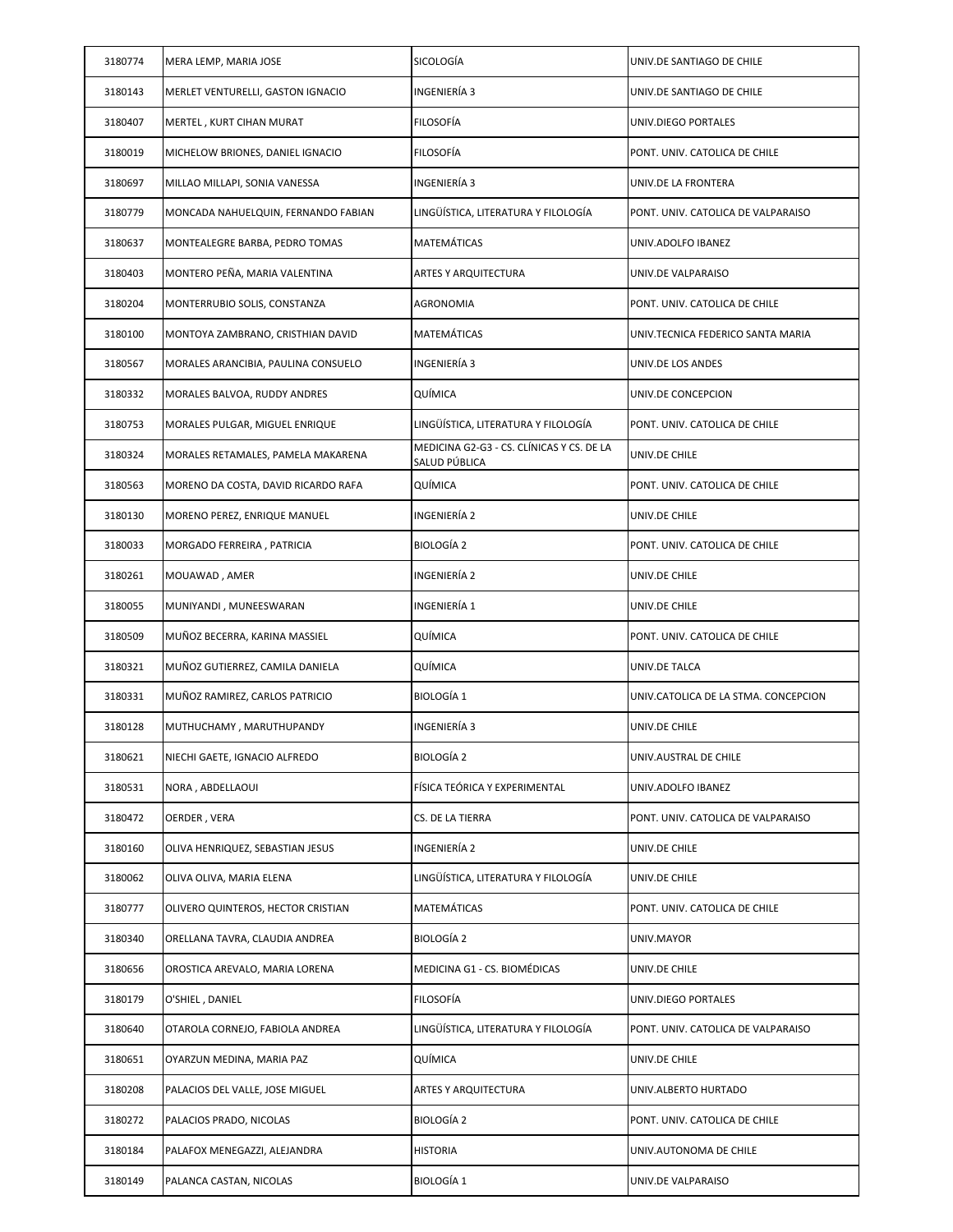| 3180155 | PARADA CONTZEN, MARCELA VERONICA      | CS. ECONOMICAS Y ADMINISTRATIVAS                           | PONT. UNIV. CATOLICA DE CHILE      |
|---------|---------------------------------------|------------------------------------------------------------|------------------------------------|
| 3180421 | PARATTU, KRISHNA MOHAN                | ASTRONOMÍA, COSMOLOGÍA Y PARTÍCULAS                        | PONT. UNIV. CATOLICA DE VALPARAISO |
| 3180356 | PEDREROS TRONCOSO, PABLO CESAR        | CS. DE LA TIERRA                                           | UNIV.DE CONCEPCION                 |
| 3180694 | PEDROSO SANTANA, SEIDY                | SALUD Y PRODUCCIÓN ANIMAL                                  | UNIV.DE CONCEPCION                 |
| 3180108 | PEÑA VILLALOBOS, ISAAC JONATHAN       | <b>BIOLOGÍA 1</b>                                          | UNIV.DE CHILE                      |
| 3180738 | PEREZ, LUIS ALBERTO                   | QUÍMICA                                                    | UNIV.DE SANTIAGO DE CHILE          |
| 3180629 | PEREZ FUENTEALBA, SET MADIAN          | AGRONOMIA                                                  | UNIV.DE LA FRONTERA                |
| 3180115 | PEREZ GODOY, FERNANDO ALEJANDRO       | <b>HISTORIA</b>                                            | PONT. UNIV. CATOLICA DE CHILE      |
| 3180297 | PEREZ PELAEZ, NORMA RAQUEL            | INGENIERÍA 1                                               | UNIV.CATOLICA DEL NORTE            |
| 3180176 | PERIYASAMI, GNANAPRAKASA              | INGENIERÍA 3                                               | UNIV.DE CONCEPCION                 |
| 3180014 | PERRY FAURE, MARIANA ANGELICA         | HISTORIA                                                   | UNIV.DE SANTIAGO DE CHILE          |
| 3180346 | PETERS NUÑEZ, TOMAS SEBASTIAN         | SOCIOLOGÍA                                                 | UNIV.DIEGO PORTALES                |
| 3180080 | PHAM, DUY KHANH                       | MATEMÁTICAS                                                | UNIV.DE CHILE                      |
| 3180119 | PINO RIOS, RICARDO HUGO               | QUÍMICA                                                    | UNIV.DE SANTIAGO DE CHILE          |
| 3180173 | PIÑONES RIVERA, CARLOS DANIEL         | ANTROPOLOGÍA Y ARQUEOLOGÍA                                 | UNIV.ARTURO PRAT                   |
| 3180219 | PIQUE ALTES, GEMMA                    | GEOGRAFIA Y URBANISMO                                      | PONT. UNIV. CATOLICA DE CHILE      |
| 3180251 | PONTIGO VASQUEZ, JUAN PABLO           | SALUD Y PRODUCCIÓN ANIMAL                                  | UNIV.AUSTRAL DE CHILE              |
| 3180744 | POTENCIANO MACHADO, LEYTER            | MATEMÁTICAS                                                | UNIV.TECNICA FEDERICO SANTA MARIA  |
| 3180503 | PPCZYSKA, MARZENA ANNA                | INGENIERÍA 3                                               | UNIV.DE LOS ANDES                  |
| 3180309 | PREM LAL , SUBHASH SHARMA             | INGENIERÍA 1                                               | UNIV.DE CONCEPCION                 |
| 3180009 | QUARTARARO , GERALDINE                | LINGÜÍSTICA, LITERATURA Y FILOLOGÍA                        | PONT. UNIV. CATOLICA DE CHILE      |
| 3180771 | QUIROZ SAAVEDRA, RODRIGO ANTONIO      | SICOLOGÍA                                                  | UNIV.DEL DESARROLLO                |
| 3180291 | RADOVIC SENDRA, DARINKA               | EDUCACIÓN                                                  | UNIV.DE CHILE                      |
| 3180131 | RAMIREZ ERRAZURIZ, VERONICA           | LINGÜÍSTICA, LITERATURA Y FILOLOGÍA                        | UNIV.DE CHILE                      |
| 3180660 | RETAMALES LARA, JULIO ENRIQUE         | AGRONOMIA                                                  | PONT. UNIV. CATOLICA DE VALPARAISO |
| 3180729 | RIBAS GOMEZ, ALVARO                   | ASTRONOMÍA, COSMOLOGÍA Y PARTÍCULAS                        | UNIV.DIEGO PORTALES                |
| 3180506 | RICCI, FEDERICA                       | ASTRONOMÍA, COSMOLOGÍA Y PARTÍCULAS                        | PONT. UNIV. CATOLICA DE CHILE      |
| 3180486 | RIFFO CAMPOS, ANGELA LETICIA          | MEDICINA G2-G3 - CS. CLÍNICAS Y CS. DE LA<br>SALUD PÚBLICA | UNIV.DE LA FRONTERA                |
| 3180367 | RIQUELME FLORES, VICTOR HUGO          | MATEMÁTICAS                                                | UNIV.TECNICA FEDERICO SANTA MARIA  |
| 3180696 | RIQUELME PINCHEIRA, PABLO ISAIAS      | FÍSICA TEÓRICA Y EXPERIMENTAL                              | UNIV.DE LA FRONTERA                |
| 3180338 | RIVERA AGUILERA, GUILLERMO PATRICIO   | SOCIOLOGÍA                                                 | PONT. UNIV. CATOLICA DE VALPARAISO |
| 3180141 | RIVEROS FERRADA, CLAUDIO JAVIER       | SOCIOLOGÍA                                                 | UNIV.ANDRES BELLO                  |
| 3180470 | RIVEROS RODRIGUEZ, ALEJANDRO          | FÍSICA TEÓRICA Y EXPERIMENTAL                              | UNIV.DE SANTIAGO DE CHILE          |
| 3180093 | RODRIGUEZ ESCALONA, BARBARA ELIDESMAR | INGENIERÍA 1                                               | UNIV.DE CHILE                      |
| 3180012 | RODRIGUEZ MATTA, PAULA                | GEOGRAFIA Y URBANISMO                                      | UNIV.ALBERTO HURTADO               |
| 3180710 | RODRIGUEZ MONTECINOS, MARIA PIA       | CS. DE LA TIERRA                                           | UNIV.DE CHILE                      |
| 3180394 | RODRIGUEZ ROJAS, FERNANDA JIMENA      | BIOLOGÍA 1                                                 | UNIV.DE PLAYA ANCHA CS. EDUCACION  |
| 3180203 | ROJAS ARRIAGADA, ALVARO ALONSO        | ASTRONOMÍA, COSMOLOGÍA Y PARTÍCULAS                        | PONT. UNIV. CATOLICA DE CHILE      |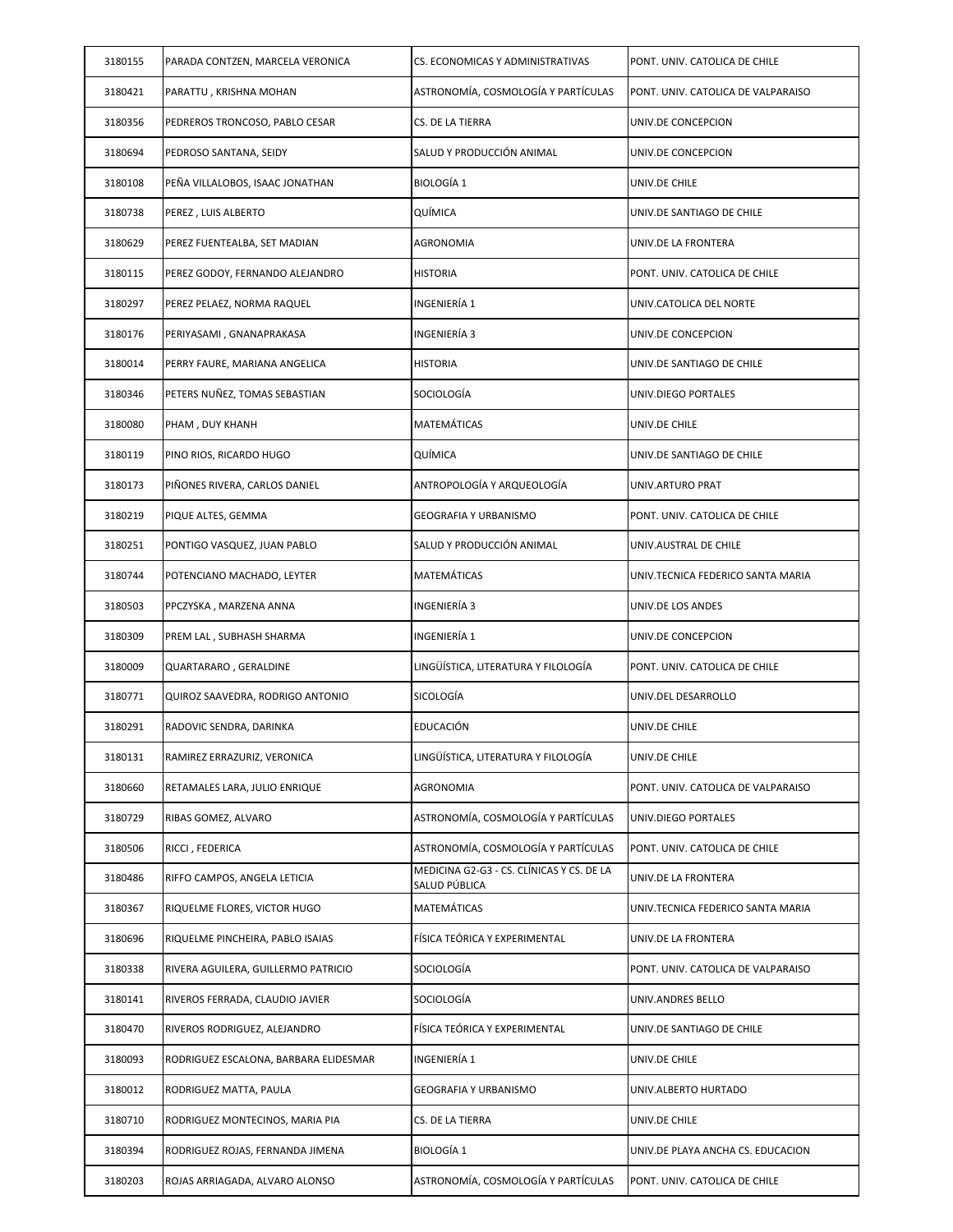| 3180707 | ROJO ARAVENA, GEMMA BEATRIZ              | <b>BIOLOGÍA 2</b>                                          | UNIV.DE CHILE                      |
|---------|------------------------------------------|------------------------------------------------------------|------------------------------------|
| 3180692 | ROMERO RODRIGUEZ, ALBA ICXIUH            | <b>BIOLOGÍA 3</b>                                          | UNIV.ANDRES BELLO                  |
| 3180267 | RUBIO ASTUDILLO, JULIA MONTSERRAT        | AGRONOMIA                                                  | UNIV.AUTONOMA DE CHILE             |
| 3180167 | RUSSOMANDO, ANDREA                       | FÍSICA TEÓRICA Y EXPERIMENTAL                              | UNIV.TECNICA FEDERICO SANTA MARIA  |
| 3180177 | RUZ MORENO, PAULA MARIELA                | CS. DE LA TIERRA                                           | PONT. UNIV. CATOLICA DE VALPARAISO |
| 3180551 | SAAVEDRA RODRIGUEZ, FRANCISCO ANDRES     | INGENIERÍA 2                                               | UNIV.DE CONCEPCION                 |
| 3180515 | SALAS PEREZ, FRANCISCA LORENA            | MEDICINA G1 - CS. BIOMÉDICAS                               | UNIV.DE CHILE                      |
| 3180519 | SALAZAR ARAVENA, DIEGO FELIPE            | FÍSICA TEÓRICA Y EXPERIMENTAL                              | UNIV.DE TARAPACA                   |
| 3180299 | SALDIAS ZAMBRANA, CECILIA                | GEOGRAFIA Y URBANISMO                                      | PONT. UNIV. CATOLICA DE CHILE      |
| 3180566 | SALGADO MENDOZA, PABLO RAUL              | INGENIERÍA 3                                               | UNIV.DE CONCEPCION                 |
| 3180341 | SALVADORES BERSEZIO, NATALIA ANDREA      | BIOLOGÍA 2                                                 | UNIV.MAYOR                         |
| 3180006 | SANCHEZ EGEA, ANTONIO JOSE               | INGENIERÍA 1                                               | PONT. UNIV. CATOLICA DE CHILE      |
| 3180783 | SANDOVAL BORQUEZ, ALEJANDRA MARIA LORETO | MEDICINA G2-G3 - CS. CLÍNICAS Y CS. DE LA<br>SALUD PÚBLICA | UNIV.DE CHILE                      |
| 3180306 | SANHUEZA DONOSO, DAYAN MARIEL            | AGRONOMIA                                                  | UNIV.ANDRES BELLO                  |
| 3180317 | SANTANA SAGREDO, FRANCISCA ANDREA        | ANTROPOLOGÍA Y ARQUEOLOGÍA                                 | UNIV.DE ANTOFAGASTA                |
| 3180328 | SEGUEL AVELLO, ALDO LUIS                 | BIOLOGÍA 3                                                 | PONT. UNIV. CATOLICA DE CHILE      |
| 3180126 | SERRANO DAVIES, EVA                      | <b>BIOLOGÍA 1</b>                                          | UNIV.ANDRES BELLO                  |
| 3180706 | SIERPE BUSTAMANTE, RODRIGO ALFREDO       | QUÍMICA                                                    | UNIV.DE CHILE                      |
| 3180342 | SILVA VERA, WLADIMIR ENRIQUE             | INGENIERÍA 3                                               | UNIV.TECNICA FEDERICO SANTA MARIA  |
| 3180721 | STANCIU, OVIDIU                          | FILOSOFÍA                                                  | UNIV.DIEGO PORTALES                |
| 3180114 | STANGO, MARCO                            | FILOSOFÍA                                                  | PONT. UNIV. CATOLICA DE CHILE      |
| 3180097 | STOTZ CANALES, GISELA                    | <b>BIOLOGÍA 1</b>                                          | UNIV.DE LA SERENA                  |
| 3180691 | TARDANI , DANIELE                        | CS. DE LA TIERRA                                           | PONT. UNIV. CATOLICA DE CHILE      |
| 3180276 | TIUTIUNNYK, ANTON                        | FÍSICA TEÓRICA Y EXPERIMENTAL                              | UNIV.DE TARAPACA                   |
| 3180679 | TOLOZA VILLALOBOS, JESSICA               | BIOLOGÍA 1                                                 | UNIV.AUSTRAL DE CHILE              |
| 3180518 | TORRES ANDRADE, RODRIGO FLAVIO           | BIOLOGÍA 3                                                 | CENTRO DE ESTUDIOS CIENTIFICOS     |
| 3180648 | TORRES ARAVENA, ALVARO ESTEBAN           | INGENIERÍA 3                                               | UNIV.DE LA FRONTERA                |
| 3180749 | TORRES AREVALO, ANGELO SEBASTIAN         | BIOLOGÍA 2                                                 | UNIV.AUSTRAL DE CHILE              |
| 3180635 | TORRES GALAN, SOLANGE KATHERINE          | QUÍMICA                                                    | UNIV.DE CONCEPCION                 |
| 3180071 | TREGLOAN-REED, JEREMY                    | ASTRONOMÍA, COSMOLOGÍA Y PARTÍCULAS                        | UNIV.DE ANTOFAGASTA                |
| 3180484 | TREUER MOYA, ADRIANA VICTORIA            | QUÍMICA                                                    | UNIV.DE TALCA                      |
| 3180508 | TRIGO HIDALGO, CESAR ANDRES              | BIOLOGÍA 3                                                 | UNIV.DE CHILE                      |
| 3180159 | TUCCA DIAZ, FELIPE IGNACIO               | CS. DE LA TIERRA                                           | UNIV.ANDRES BELLO                  |
| 3180109 | ULLOA CONTRERAS, HECTOR ELISEO           | CS. DE LA TIERRA                                           | UNIV.AUSTRAL DE CHILE              |
| 3180754 | ULLOA INOSTROZA, ELIZABETH MARIA INES    | AGRONOMIA                                                  | UNIV.DE LA FRONTERA                |
| 3180399 | UNDABARRENA CANUSSO, AGUSTINA NATALIA    | BIOLOGÍA 3                                                 | UNIV.TECNICA FEDERICO SANTA MARIA  |
| 3180107 | VALENZUELA SANCHEZ, ANDRES CRISTIAN      | BIOLOGÍA 1                                                 | UNIV.AUSTRAL DE CHILE              |
| 3180238 | VALOYES CHAVEZ, LUZ EDITH                | EDUCACIÓN                                                  | UNIV.DE CHILE                      |